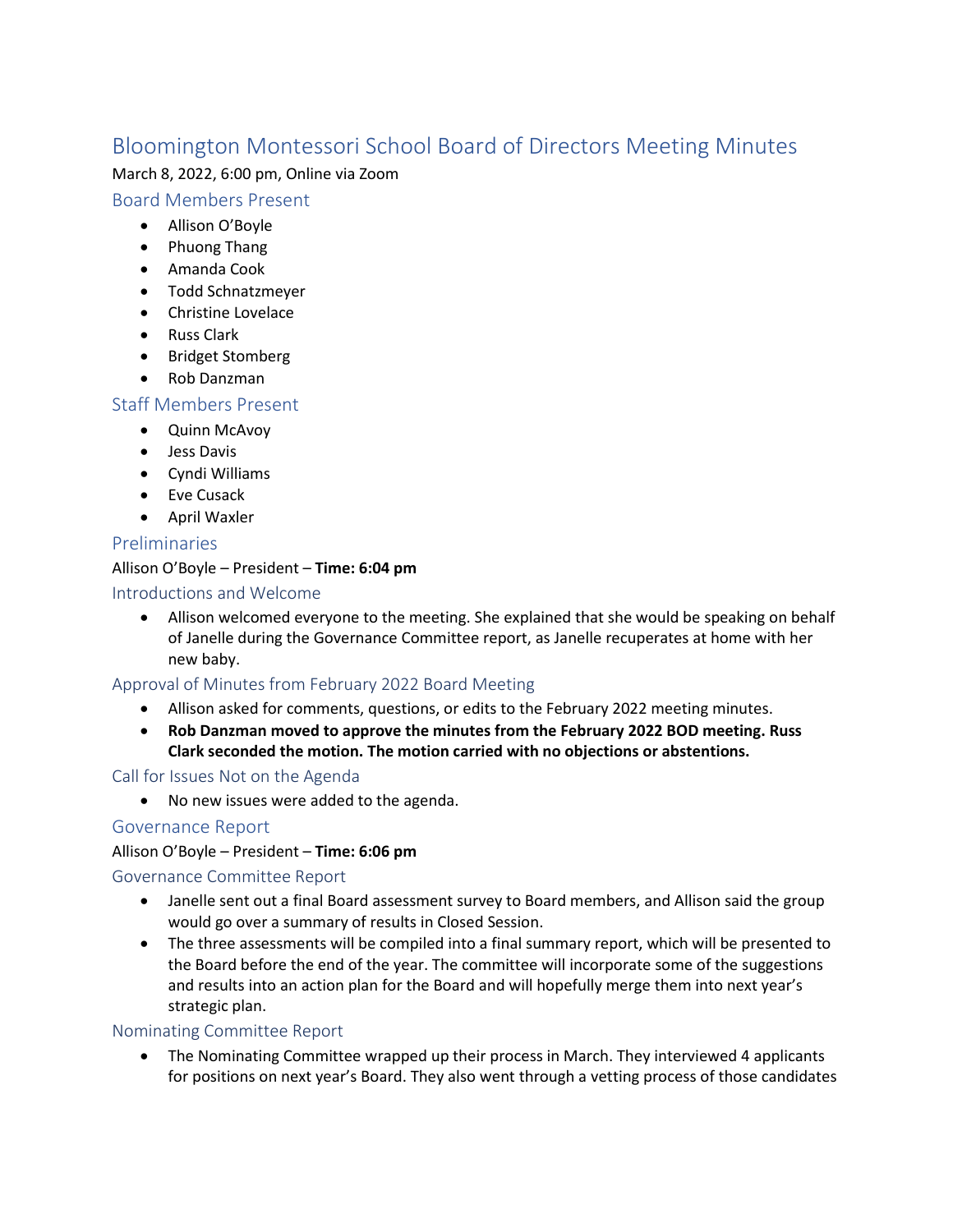with criminal background checks, looking at their social media accounts, and asking for feedback from Board and staff about each person.

- Allison said she appreciated everyone who participated in the process, from the committee members to those who helped in the vetting process.
- The Nominating Committee recommended three of the four applicants to next year's Board slate. The slate for the 2022 – 2023 Board Election will be:
	- o President: Allison O'Boyle
	- o Vice President: Janelle Terkhorn
	- o Treasurer: Bridget Stomberg
	- o Secretary: Christine Lovelace
	- o Returning Members-at-Large: Russ Clark and Rob Danzman
	- o New Members-at-Large: Ge Yan, Hilary Kanyi, and Tracey Warren
- Allison gave a brief biography of each of the new Members-at-Large candidates:
	- $\circ$  Ge Yan is a long time parent at BMS with a middle grouper currently in the school and one child who has graduated. Ge is the head of Tech Services at Kelly School of Business and is pursuing a doctorate in education at IU.
	- $\circ$  Hillary has a middle grouper at BMS. She works in human resources and has been a member of the BMS community for several years. She has also volunteered to help with PAC events.
	- $\circ$  Tracey has a third grader at BMS. She is a long time member of the BMS community and a Montessori alumnus herself.

# Treasurer Report

#### Phuong Thang – Treasurer – **6:11 pm**

### Profit and Loss Sheet

- Phuong said February was a good month. BMS's net ordinary income came in at \$31,687.96, which was close to what we budgeted for at \$32,930.61.
- The main reason for the variance between our income and the budget was the budget included the dividend from the CD. However, the CD expired, and we couldn't renew it at the same rate we had before.
- Our expenses came in close to what we budgeted for, and there were no surprises in February.
- Our net fundraising was \$5,359. 92, and our total net income was \$37,047.88.

#### Balance Sheet

- BMS's operating checking at the end of February was \$230,759.79. Compared to January, that was an increase of about \$47,000. This was due due to our net ordinary income for February and registration fees.
- Phuong said our checking and savings looked very good for February.
- In the FACTS accounting line, the January balance was around \$344,000, but for February, it's over \$1.3 million. This was due to enrollment in February, when families' financial commitment for the following year is depicted in FACTS accounting.
- Phuong said we will see an increase in long term liabilities based on the FACTS accounting line, because the school then has a commitment to provide families services.
- The other balances shown on the Balance Sheet were the normal amortizations of fixed assets, mortgage, etc., and are a representation of our position in a certain month and date.

# Discussion of CD Options for Reinvesting Funds

• Cyndi did some research and came up with two options for the reinvestment of our CD funds, which total \$475,000.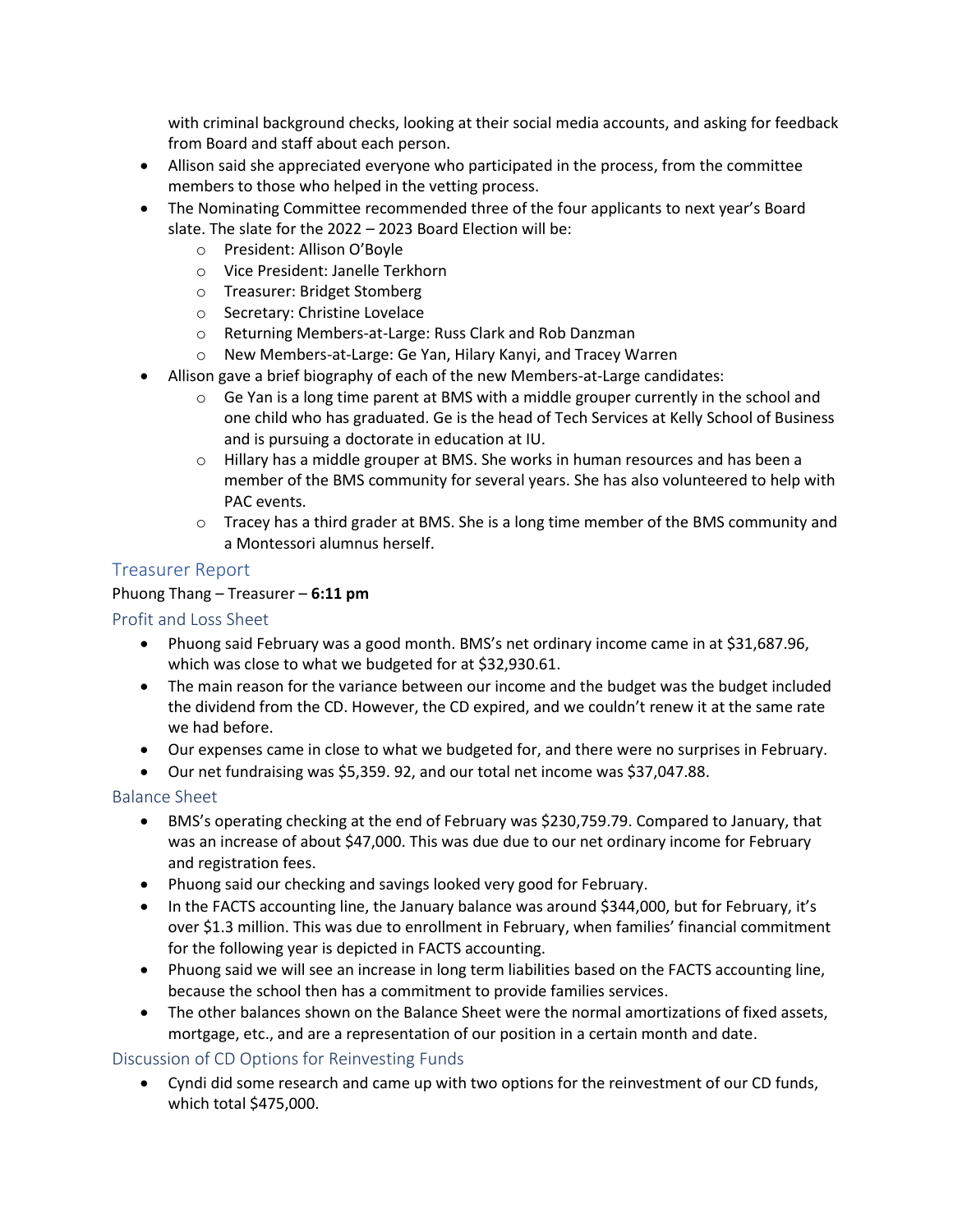- $\circ$  One option would be keeping our CD at IUCU for 13 month with a 0.5% dividend rate.
- $\circ$  The second option was investing in a CD with Synchrony bank for 15 months and a dividend rate of 0.9%.
- $\circ$  Phuong said based on a simple calculation, Synchrony would provide us interest of around \$5,300 - \$5,400 versus IUCU's CD, which would only accrue about \$2,500.
- $\circ$  The CD with Synchrony would only add two more months to our investment, but it could double our interest income. The Finance Committee thought it worthwhile to reinvest in the Synchrony CD instead of the IUCU CD. We have plenty of other accounts with IUCU (checking, mortgage, etc.), so this shouldn't hurt our relationship with them.
- It was pointed out that the meeting of the Federal Reserve to possibly raise interest rates would be happening the week after the Board Meeting, so it might be best to wait to reinvest until after that meeting when banks reconfigure their interest rates.
- Rob wondered if some Board members could do some research on other, possibly more competitive CD options and come up with a list for the Finance Committee to look at.
- $\bullet$  It was agreed that by March 25<sup>th</sup>, the Finance Committee would look at a list of CD options from various banks. Cyndi and Phuong could go over the list in email and decide which option would be best for BMS to invest in.

# President Report

### Allison O'Boyle – President – **Time: 6:26 pm**

Executive Committee Report

- The Executive Committee consulted with Quinn between February and March on the PEOP and general COVID management.
- On February 18<sup>th</sup>, the committee met to process the COVID guideline changes from the CDC and ISDH and made the decision to keep everything in our PEOP in place until tonight's meeting. Allison sent out a statement to the school community soliciting feedback for the meeting.
- Next month, the committee will suggest a small edit of the Technology Policy in order to make it more comprehensive.
	- $\circ$  Under the section covering social media and our website, the committee wants to include the language "other web based platforms we use" (such as Vimeo and distance learning platforms), making sure the language covers all those websites. This will keep Quinn in charge of the tone and culture of making decisions on which websites to use in the school and classrooms.
- The Development Committee will meet on March  $9<sup>th</sup>$  to identify the theme for next year's annual drive, put together a long term goals plan, and work on a committee charter.
- The Code of Conduct is still a work in progress. The "Parent Agreement" is still scheduled to be released in May with the final deposit request. The Code of Conduct will be ready for a first reading in April.
- The Executive Committee also consulted with Quinn on HR and weather concerns and is in the process of administering their annual 360 evaluation of Quinn. This year, Jess's evaluation is being handled by Quinn, since she's been in a faculty position.
	- o Allison said she would send a reminder to the Board and lead teachers about Quinn's evaluation. She would like feedback by March 11<sup>th</sup>.

#### COVID-19 Policy Updates

• Allison shared a PowerPoint presentation entitled "PEOP Review and Discussion." "We built our PEOP on logic and on guidance from health experts and public policy, and we've had the rug pulled out from under us."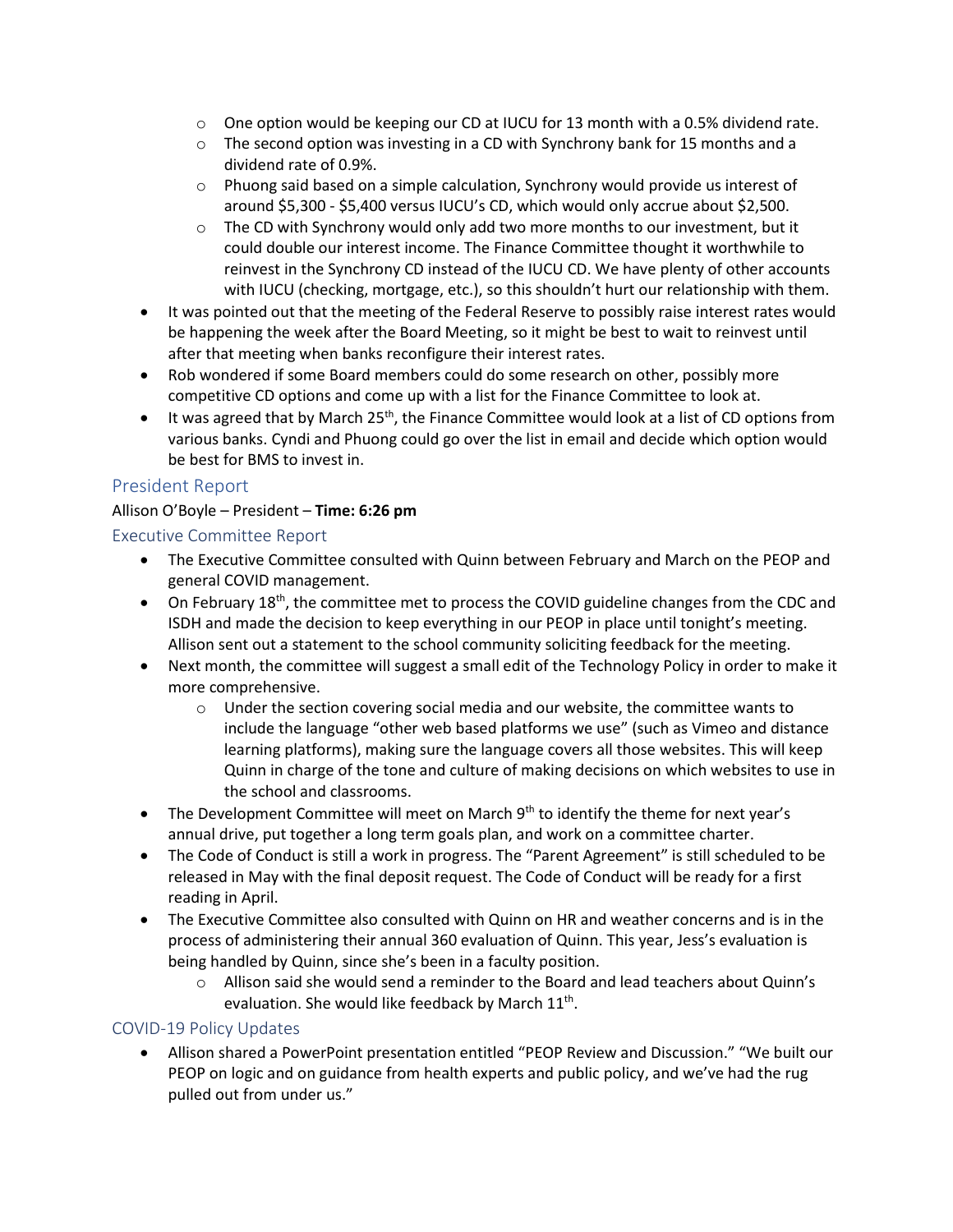- The goal for the evening was to determine what the Board wants to include in the PEOP, why they're choosing those policies and procedures, and what criteria they would use for future changes.
- During Allison's presentation, she reviewed:
	- $\circ$  Our PEOP at present, including all the mitigation strategies we've implemented
	- $\circ$  The current/new public health guidance from the Centers for Disease Control (CDC), the Indiana State Department of Health (ISDH), and Monroe County Department of Health (MCDH)
	- $\circ$  Feedback about the new guidance from the American Academy of Pediatrics and from the American Medical Association
	- $\circ$  The policies local schools and daycares have put in place based on the new guidance
	- $\circ$  Current local COVD-related data, which may be incorrect due to the number of rapid tests being used and because schools are no longer required to contact trace and report cases
	- $\circ$  BMS vaccination rates and the total number of positive cases BMS has had among students and staff
	- o Feedback from parents and staff about the new guidance
	- o And the Executive Committee's recommendations for changes to the PEOP
- Allison advised everyone that the school qualifies for a rapid test mitigation program through the state. Each family would receive a set of rapid tests to take home to use weekly for the remainder of the school year.
- She opened the discussion up for comments and questions from the Board, reminding everyone to be cognizant of the time.
- From the discussion, in which both Board and staff gave their opinions and suggestions:
	- o Most everyone who spoke agreed with making masks optional outside after Spring Break.
	- $\circ$  There was discussion about the cons of continuing to mask indoors, especially for our Early Childhood students. Masking has been found to be detrimental to their social and emotional development in some ways, especially when learning speech and language and reading facial expressions.
	- $\circ$  There was discussion about the pros of continuing to mask indoors, especially during the first two weeks after Spring Break, when cases may rise again after people return from traveling. Also, we have a large population of Early Childhood students who are still ineligible to be vaccinated.
	- $\circ$  There were questions about whether the benefits of continuing to mask indoors outweigh the risks to students' social and emotional development, especially if their risk of being seriously ill with the virus is low. Some Board members pointed out the possibility of students transmitting the virus to high risk or immunocompromised family members at home.
	- $\circ$  There was discussion about allowing the elementary students, who are vaccine eligible, to unmask in their classrooms and continuing to require masking in the Early Childhood classrooms. It was pointed out that this could cause confusion among families who have children in both elementary and early childhood classrooms. Also, some of our families have children going to public schools, where masking is optional.
	- $\circ$  There was discussion about the Board's fiduciary and liability responsibility to the school to make sure we keep everyone at the school protected.
	- $\circ$  It was suggested that we make masking indoors optional when cases reach a certain level, but once the numbers increase again, we return to requiring masks indoors. For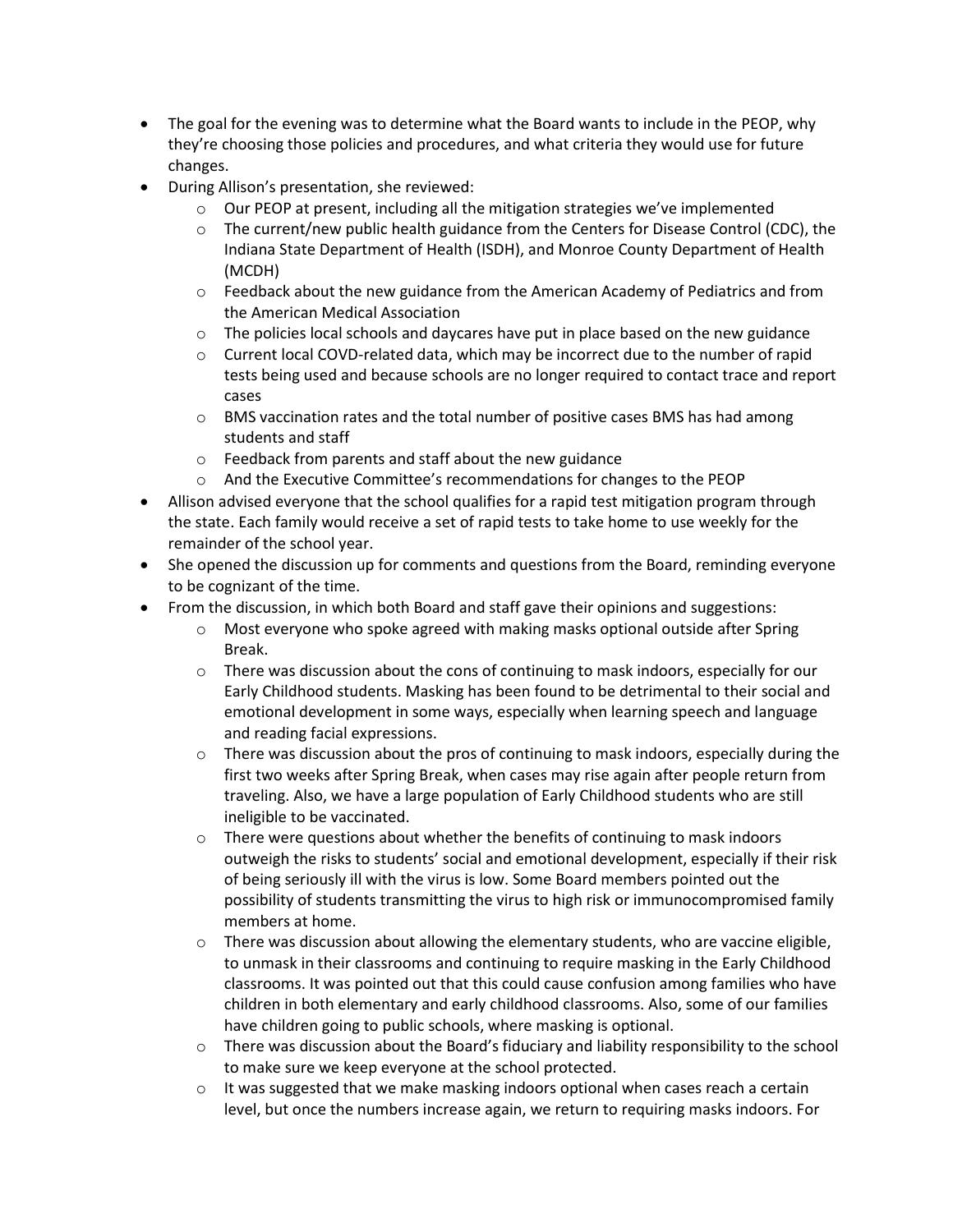students' benefit, we should make it a gradual process, starting with making masks optional outdoors.

- $\circ$  There was a suggestion about allowing unmasking in the classrooms with higher vaccination rates, but each classroom is different, and some of the Early Childhood classrooms have more kindergartners than others. It was also pointed out that we're not requiring KN95 masks in the classrooms, Omicron is more transmissible, many Early Childhood students are not great at wearing masks in general, and the majority of the positive cases in our lower and upper elementary were vaccinated.
- $\circ$  It was suggested we could lean on other mitigation strategies, such as our air purifiers and MERV-13 HVAC filters, the continued podding of the classrooms, and social distancing and partitions while unmasked during lunch and naptimes.
- $\circ$  Quinn recommended moving forward with positive cases isolating to 8 days instead of 10 and allowing rapid test results for return to school.
- There was a question about how to proceed with a vote, and Rob suggested going through our current PEOP list of strategies, deciding which ones we want to change, and voting on that new list of changes. It was suggested that we wait two weeks after Spring Break before reviewing how things are going and making further changes to the plan.
- The following changes to the PEOP were suggested:
	- $\circ$  Mandatory masking indoors, but masking will be optional for everyone when they are outdoors on campus (students, staff, and parents).
	- o Require social distancing only when unmasked inside the school.
	- o Air purifiers and MERV filters will remain in place through the end of the school year.
	- $\circ$  Instead of contact tracing, families will be informed of positive cases in their classrooms. They will be asked to closely monitor their students for symptoms and will be encouraged to use the at home rapid tests provided by the state.
	- o Allow PCR or lab administered rapid tests for positive cases to return to school.
	- o Mitigation PCR testing of staff will continue through the summer.
	- o Require vaccination status disclosure for staff and students.
	- $\circ$  Require isolation for 8 days for students and staff who are positive for COVID.
	- $\circ$  No more required quarantining of close contacts. However, if a student or staff is symptomatic, they fall under the school's sick policy, and must be symptom free without use of medication 24 hours before returning to school.
	- o Keep the classroom pod structure through the end of the school year.
	- o Remove the "cleaning of classroom materials" section of the PEOP, but continue the regular mid-day cleanings and professional daily cleanings of the classrooms.
- Allison reviewed these suggested changes and asked for questions from the group.
- **Christine Lovelace moved to approve the changes to the PEOP that were reviewed by Allison. Phuong Thang seconded the motion. The motion carried with no objections or abstentions.**
- $\bullet$  A timeline was established for review of these changes. There will be a check-in on March 31st. Any new changes will go into effect on April 4<sup>th</sup>. There will be two week check-ins for the rest of the year to continue to review our plan.

# Operations Report

Quinn McAvoy, Jess Davis, Teresa Mandell, Cyndi Williams – Admin Team – **Time: 8:19 pm**

#### Classroom Enrollment Numbers as of February 2022

| <b>Enrollment Update   Actual 2021-2022</b><br>2021-2022 Group |     | <b>Classroom Capacities 2021-2022</b> | <b>Difference</b> |
|----------------------------------------------------------------|-----|---------------------------------------|-------------------|
| <b>Half-Day Preschool</b>                                      | -48 | 48                                    |                   |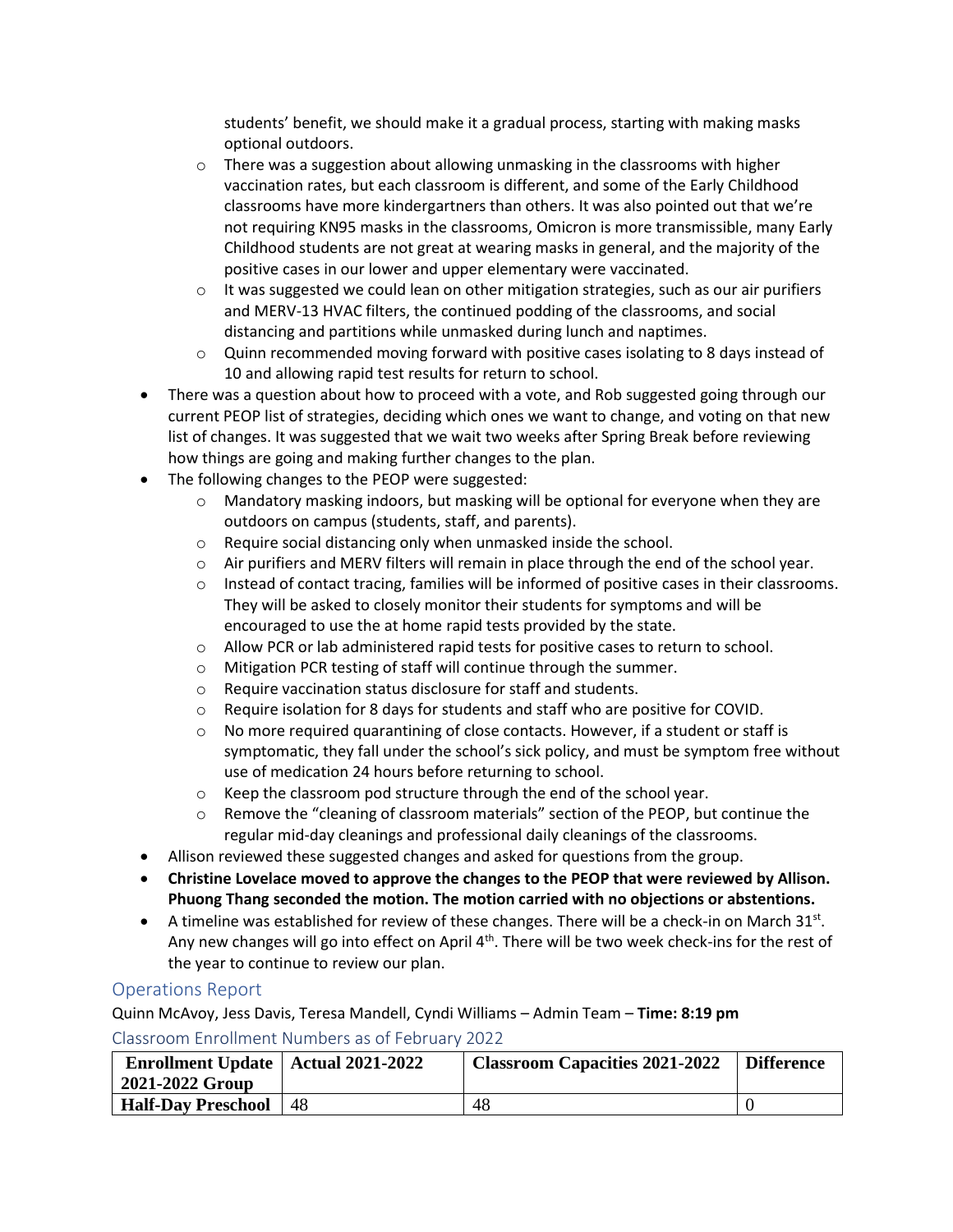| <b>All Day Preschool</b> | 44 | 44 |  |
|--------------------------|----|----|--|
| <b>Lower Elementary</b>  |    |    |  |
| <b>Upper Elementary</b>  |    | 48 |  |

#### Enrollment

- Re-enrollment is complete. The first wave of new student enrollment calls has been made and student visits are scheduled for the last two weeks of March and the first two weeks of April.
- Quinn said two students have left who were on sabbatical. Another student is returning to the lower elementary on March 21st.
- Summer camp registration is currently open to both BMS students and non-BMS students.

### **Staff**

- Teresa will be leaving her position of IT manager at BMS. Her last working day will be March 11<sup>th</sup>. We will be reassessing the school's IT needs.
- Kat Drake has had her baby and is on maternity leave. Donalee is covering Kat's leave, and Mara is covering Donalee's position.
- The hiring process for an Upper Elementary non-lead teacher continues.
- We will begin the hiring process for the 2022 2023 school year soon. We are looking to hire a non-lead Walnut teacher, a Sweetgum assistant, a Hickory AM assistant, and two Aftercare teachers: one for Lower Elementary and one for Upper Elementary.
- Teachers are looking for non-lead/assistant teachers to join their team for our summer camp sessions.
- Staff peer evaluation surveys were completed.

#### Curriculum

- Jess is partnering with Sam for his transition to Lead teacher with curriculum planning and resource development.
- Parent-teacher conferences were held February 27<sup>th</sup> and February 28<sup>th</sup>.

# Student Services

• Quinn and Jess attended MCCSC team meetings for Individualized Service Plans for students and led in-house accommodation plan team meetings.

# Advocacy

• The Montessori bill has passed the Indiana House of Representatives and just needs signed into law! The bill is for Montessori to be a recognized pedagogy in the Family and Social Services Administration. Jess said it's a small win, but it increases the ratio of students to teachers to closer align with American Montessori Society standards.

# Professional Development

- Quinn continues her Ph.D. course work on Educational Leadership.
- Jess continues an IU master's program: Teaching, Learning, and Curriculum.
- Jess continues her Yoga 300 certification with a focus on teaching yoga to children.
- Cyndi completed her Discovering Montessori course.
- Alice completed OG training.
- April is taking OG training on phonological awareness.

# Administrative

- Training for new Office Assistant
- Enrollment
	- o Tours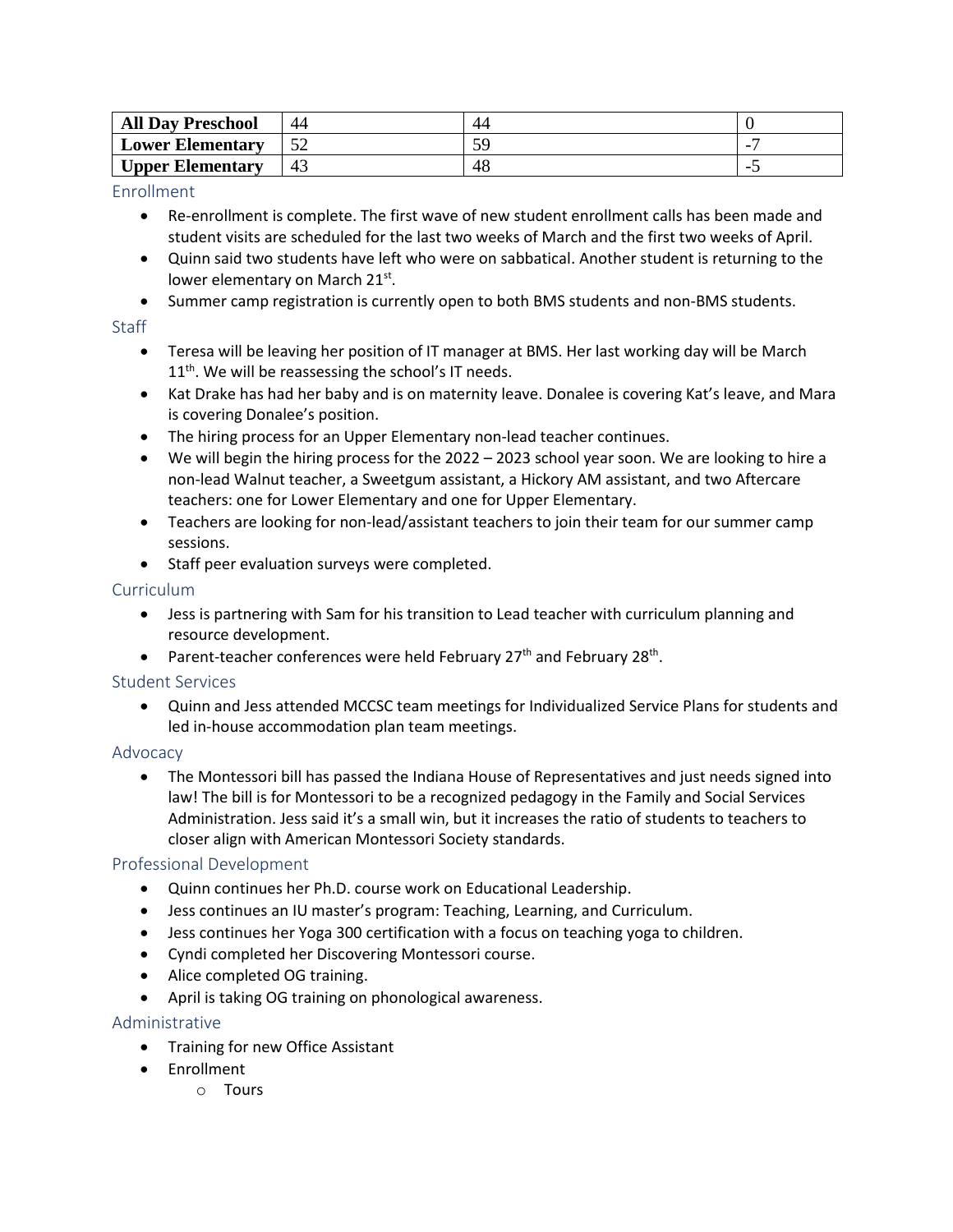- o Inquiry follow-up phone calls
- o Re-enrollment
- o New student enrollment
- CTBS (Standardized Testing)
	- o Testing completed
- National School Lunch Program
	- o Cyndi attended trainings: Financial Management and Civil Rights Compliance
	- o Verification Report filed
	- o NSLP claims filed for January: \$8,098.44
	- $\circ$  On-site audit scheduled for March 25<sup>th</sup>, 2022.
- PEOP (Pandemic Emergency Operations Plan)
	- o Continued to attend Department of Education and Indiana State Department of Health briefings bi-weekly
	- o Continued updates
	- o Tracking and documenting all illness absences per PEOP protocol.
	- o Discussion around new guidance with the Executive Committee

#### Parent Action Committee (PAC)

- The school donated over 225 items to Pantry 279 through our Community Service-Learning Project in February!
- PAC is working on the Parents' Night fundraising event on March 25<sup>th</sup>. Registration is open until March 18<sup>th</sup>.
	- o Cardinal Spirits and Big Red have donated spirits and wine for the event.
	- $\circ$  BOD participation is greatly appreciated and is a great way to show your support for BMS events and make yourself visible to the community.
	- o Perhaps consider buying a "Virtual Table for Four" package and get your friends involved too! This is PAC's last fundraising event of the school year.
- The next PAC event will be Take & Make: Terrarium Gift
- A succession plan for PAC Chair is in the works.

#### Community Partnerships

- Social justice curriculum partnership between the city and BMS fully implemented. Jess has taught two sessions outside of BMS.
- Martin Luther King, Jr. Commission is planning a virtual community event to honor the 54<sup>th</sup> anniversary of Martin Luther King, Jr.'s assassination. Jess will be leading a breakout room, along with several other members.

#### Facilities

- Maintenance Completed
	- o Lower playground woodchips installed
- Maintenance Pending
	- $\circ$  Lower playground and side yard flooding/water retention. Quinn said she has a call in to the city. The creation of Short Street has put a path of running water straight through our lower playground. She's hoping the city will take some responsibility for that.
	- o Sweetgum student bathroom flooring and toilet repair
- Mason Davis has been hired to do maintenance repair and landscaping around the school. Quinn said these sorts of jobs can also be parent volunteer opportunities.
- Quinn signed an agreement with the YMCA to use their parking lot again during drop off and pick up.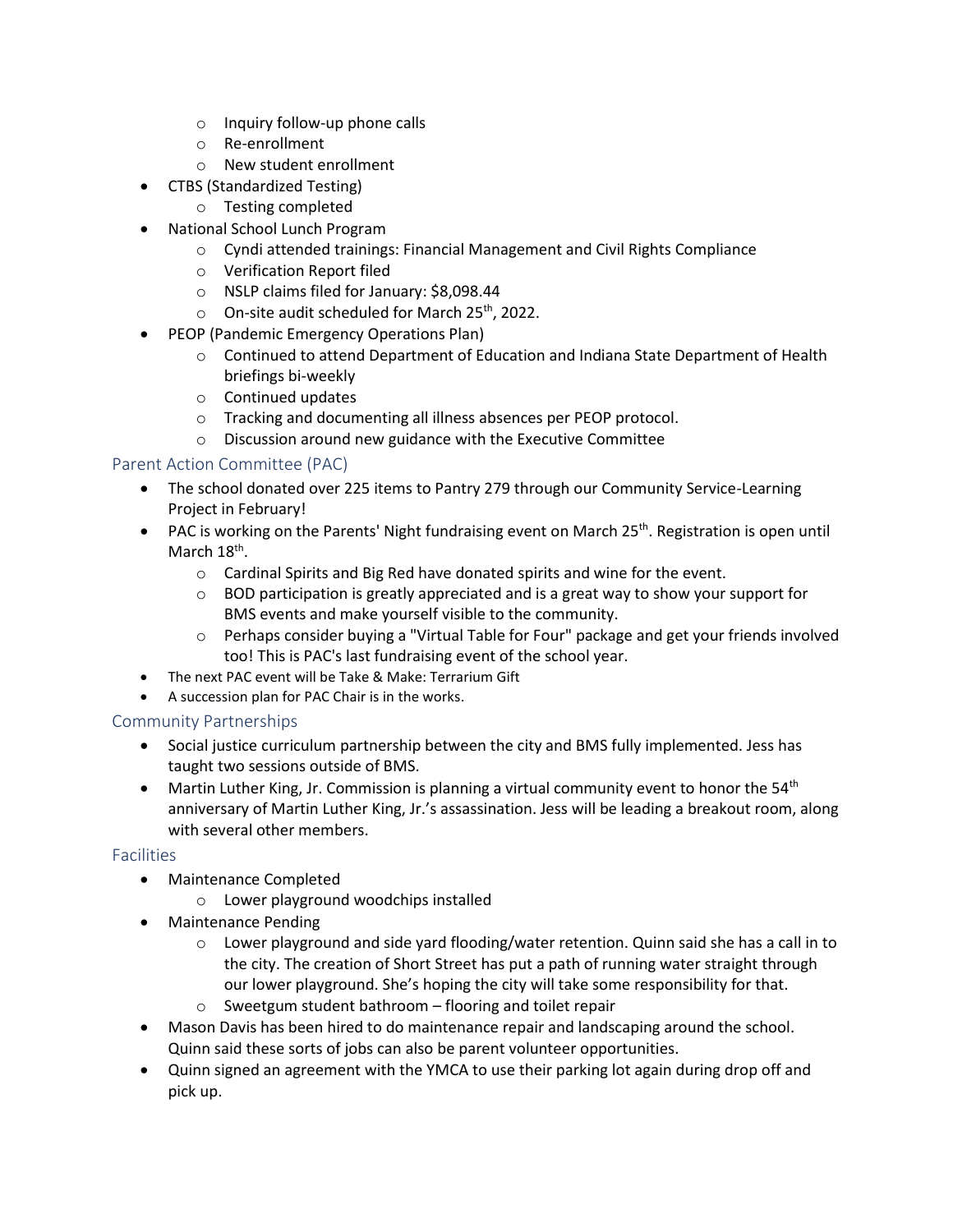# Technology

- Updated Chromebooks in Maple, Walnut, and in reserve (computer closet).
- Willow/Sycamore laptops also updated Windows 10 Version 21H2 (KB4023057, KB5009467, KP5010415).
- Updated laptops in Willow/Sycamore as well as Nick, Sam, Anna, and Robyn's laptops prior to parent/teacher conferences. Updated Emily's machine.
- Provided backup Chromebook to Robyn for use when her laptop got too slow. (It needed updating, see below).
- Deprovisioned one Chromebook in Walnut. The battery is shot. It's not worth replacing the battery.
- Participated in a Nominating Committee Interview and final candidate submissions.
- Writing up all my duties for the next person. (Detailed instructions are being written for my successor).
	- o Remove my personal data from the school computer I use currently.
	- o Change all the passwords and document them for my successor.
	- $\circ$  Removed my IT account as admin from all the FB classroom pages, this role is no longer necessary now that Quinn is posting and running memberships.
	- o Removed my personal email from Listserv accounts. I had been receiving all correspondence there when we were having problems with Sympa at IU.
	- o Removed Teresa Mandell from access to listservs (changed to BMS IT Manager and left password for a new person).
- Reported website outage to GoMontessori. Worked with GoMontessori and Reclaim Hosting to get this figured out.
- Uploaded more documentation to FACTS for access by parents through Resource Documents in the Family Portal (this was done to mitigate the GoMontessori/GoDaddy outage).
- Tracked down some metadata issues we were having with PDFs. Old titles of documents stored in files. Now that we have identified the problem, we can move on.
- Posted the Shakespeare Play video for Sycamore Class.
- Quick training with Emily on Google Apps.
- Google for Education training (3 half-hour sessions).
	- $\circ$  Learned about Chrome OS Flex which I have recommended to Quinn for the older laptops in Sycamore/Willow.
	- $\circ$  Chrome App Hub may be a great resource for software to use with Chromebooks and WeVideo for students to make their own videos.
	- $\circ$  The Chrome Apps in the Hub are all COPPA and FERPA compliant. Although individual schools' experiences have varied, most free versions are quite useful.

#### Development/Fundraising Committee

- The next Development Committee meeting will be March 9<sup>th</sup>.
- Activities and Events
	- o Take A Hike Restricted Funds: \$2,233.04
	- o Charleston Wrap: \$2,215
	- o Lynch Creek: \$179
	- o Annual Appeal 2021: \$27,488.14
	- o Donations: \$49.00
	- o Amazon Smiles: \$178.51
	- o Fall Parent Night: \$568.46
	- o Kroger: \$1316.47